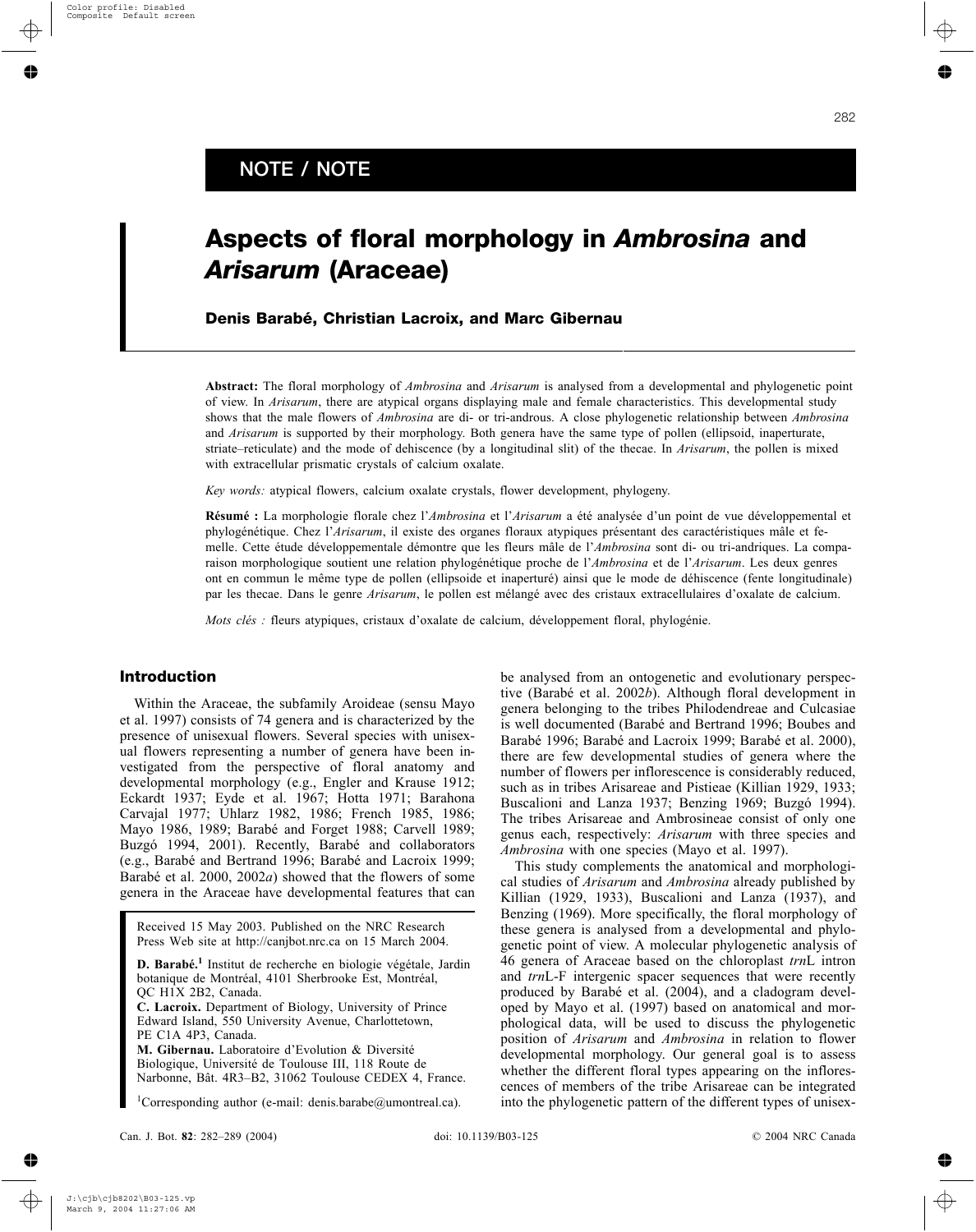ual flowers previously recognized in the subfamily Aroideae (BarabÈ et al. 2002*b*).

Developmental studies often reveal particular features that are not visible on fully developed organs. This was the case, for example, with the accumulation of extracellular calcium oxalate crystals on floral organs in *Philodendron* (BarabÈ and Lacroix 2001; BarabÈ et al. 2002*b*), *Schismatoglottis*, and *Arum* (Barabé et al. 2003). We also attempt to confirm the presence of extracellular calcium oxalate crystals in flowers of *Arisarum*. The mode of release of oxalate crystals in this taxon will be compared with that of other genera exhibiting the same phenomenon.

The goals of this study are therefore (1) to further document poorly known developmental features in the tribe Arisareae such as the release of calcium oxalate crystals by floral organs in the subfamily Aroideae and (2) to compare the development of flowers of *Arisarum* and *Ambrosina* to other genera to further characterize the range of floral morphologies in the subfamily Aroideae.

# **Material and methods**

Specimens of *Arisarum vulgare* Targioni-Tozzetti and *Ambrosina bassii* L. were collected in Corsica (October 2001 and 2002). Voucher specimens were deposited at the Herbier Marie-Victorin (Mont.): *BarabÈ 178* (*A. vulgare*) and *BarabÈ 180* (*A. bassii*).

Twenty-two inflorescences of *Arisarum* and 17 inflorescences of *Ambrosina* at various stages of development were fixed in formalin – acetic acid – alcohol (1:1:9 by volume) for at least 24 h, and later transferred and stored in 70% ethanol. Inflorescences were dissected under a stereo microscope to expose the spadix and then dehydrated in a graded ethanol series to absolute ethanol. Dissected inflorescences were then dried in a LADD model 28000 critical point drier (LADD Research Industries, Williston, Vt.) using  $CO<sub>2</sub>$  as a transitional fluid, mounted on metal stubs, and ground with conductive silver paint. Specimens were sputter coated to approximately 30 nm with gold-palladium using a Denton Vacuum Desk II sputter coater (Moorestown, N.J.), and viewed with a Cambridge S604 scanning electron microscope (Cambridge, U.K.) with digital imaging capabilities  $(SEMICAPS<sup>®</sup>)$ .

## **Results**

In *Ambrosina*, the male and female zones are located on opposite faces of the spadix (Fig. 1A). The female zone consists of one gynoecium located on the ventral face of the spadix (Fig. 1A). The male zone, located on the dorsal side of the spadix, consists of  $16-24$  thecae arranged more or less in two longitudinal rows of  $8-11$  thecae each (Fig. 1B). The thecae are oriented transversely and open by longitudinal slits. In each longitudinal row, the thecae are arranged in pairs or in groups of three (Fig. 1B, asterisks). The dorsal surface of the spadix is covered by glandular hair-like structures (Fig. 1C). At the base of the thecae, globular masses of cells that look like glandular structures can also be observed (Figs. 2A and 2B). The ovary is topped by a long style that curves toward the axis of the spadix (Fig. 1A). At anthesis, the discoid stigma is closely appressed to the surface of the spadix, and the inaperturate pollen is extruded in irregular masses. Ellipsoid pollen grains can be observed among the glandular hairs on the dorsal surface of the spathe (Fig. 2C). The exine is striate–reticulate on nearly its entire surface, and verruculose at the extremities of the pollen grain (Fig. 2D).

In *Arisarum*, the female zone consists of 2–5 flowers located at the base of the spadix. The ovary is depressed to globose in shape. The narrow style is topped by a subhemispheric stigma consisting of elongated papillae (Figs. 3C and 3D). Extracellular calcium oxalate crystals are found on the stigmatic surface when the stigma is nearly mature (Fig. 4E).

The male flowers are monandrous (Fig. 3A). The anthers are circular and peltate. The thecae are apically confluent and dehisce along a single continuous slit (Figs. 3A and 4C). The pollen is ellipsoid-elongate and inaperturate, and mixed with extracellular prismatic crystals (Fig. 3B).

Above the male zone, there is a sterile appendix terminating in a massive apical knob with a smooth epidermal surface (Figs. 4A and 4B). In the intermediate zone between the female and male zones, there are atypical flowers with both staminal and pistillate characters. For example, in Fig. 4D, the atypical flower is characterized by a discontinuous stigmatic surface (arrow) and staminal portion (asterisk).

## **Discussion**

#### **Atypical organs in** *Arisarum*

In *Arisarum* we observed a phenomenon that has previously been reported in a different genus, *Philodendron megalophyllum* (Barabé and Lacroix 2001): the presence of atypical organs displaying male and female characteristics (Fig. 4D). These intermediate organs, which represent teratological structures, have been reported in other angiosperm taxa (Guédès 1979). The intermediate nature of these organs indicates that they are under the physiological influence of both the neighbouring female and male flowers. Although the total number of organs on the inflorescence of *Arisarum* is much smaller compared with that of *Philodendron*, the presence of atypical bisexual structures was observed in both genera. This seems to indicate that the formation of atypical structures between the female and male zones represents a general tendency in the subfamily Aroideae.

Flowers with male and female characteristics (called « monströse Blüten » by Engler and Krause (1912) are often found in the intermediate zone between male and female zones in aroid genera with unisexual flowers. This phenomenon has been well documented in *Cercestis* (BarabÈ and Bertrand 1996) and *Philodendron* (Boubes and Barabé 1996; Barabé and Lacroix 1999; Barabé et al. 2000). To date, two general types of atypical bisexual flowers (ABFs) have been identified: the *Philodendron* type and the *Cercestis* type (BarabÈ and Lacroix 1999). These two types of flowers seem to correspond to two different evolutionary trends (Barabé et al. 2002*b*). In the *Philodendron* type, ABFs generally consist of functional carpels and staminodes inserted on the same whorl. In the *Cercestis* type, the gynoecium and stamens are inserted on two different whorls. These ABFs are characterized by a functional or nonfunctional gynoecium surrounded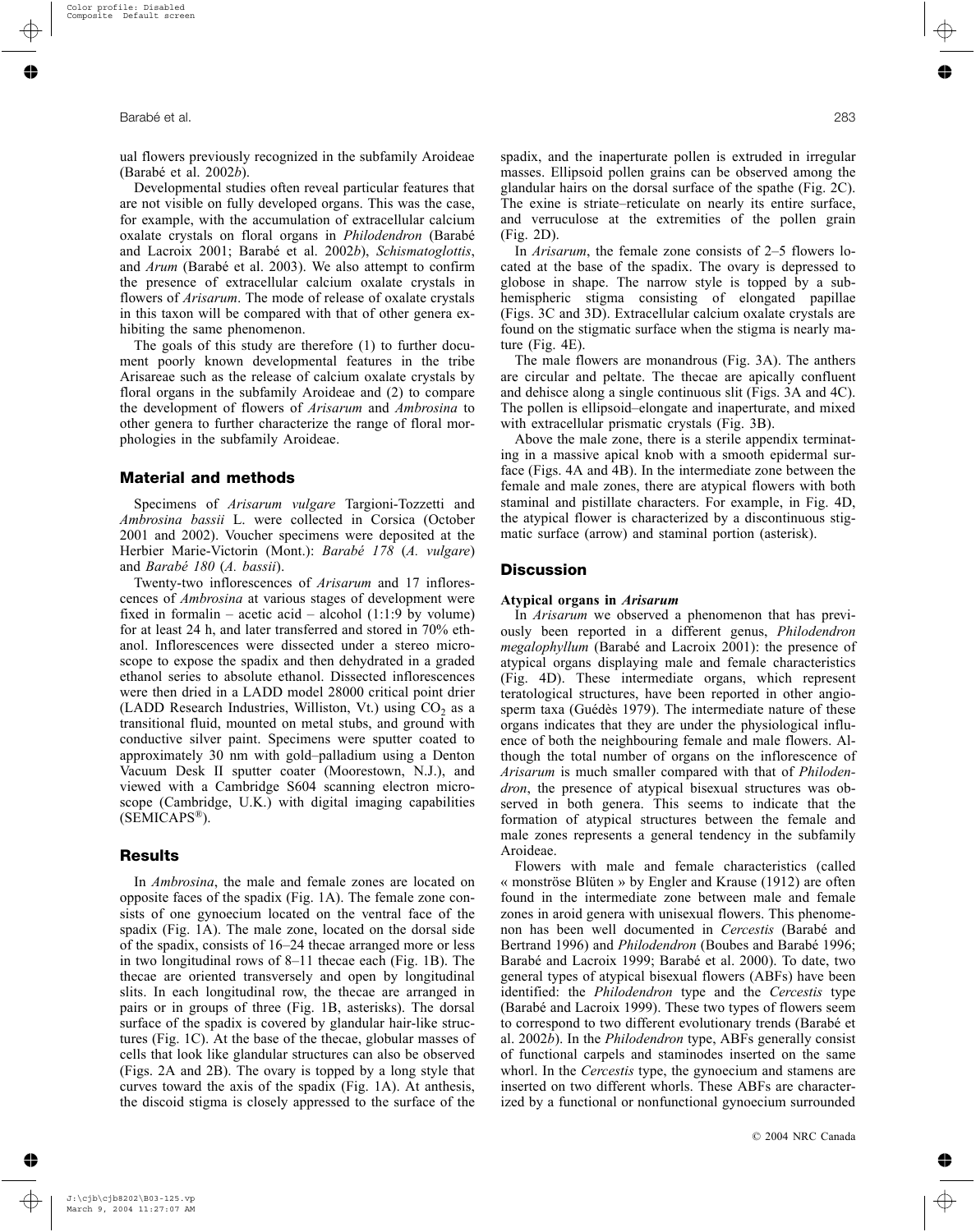**Fig. 1.** *Ambrosina bassii*. (A) Side view of a portion of the spadix showing the long-styled gynoecium (G) and the stamens (St). Scale  $bar = 750 \mu m$ . (B) Front view of entire group of stamens on the inflorescence. Asterisks represent a group of 3 thecae. Scale bar  $=$ 750  $\mu$ m. (C) Surface of spadix facing the stamens (St) covered with glandular hairs (arrows). Scale bar = 150  $\mu$ m.



by a few  $(1-5)$  vestigial stamens (Barabé and Bertrand 1996).

In *Arisarum*, atypical structures with a morphology intermediate between a stamen and an ovary are not homologous with ABFs observed in other genera. In contrast with *Cercestis* and *Philodendron*, ABFs with rudimentary or fully developed organs of both sexes were not observed. The atypical structures that are present in the intermediate zone between the female and male zones do not correspond to any type of ABFs that have been previously documented (BarabÈ et al. 2002*b*).

# **Stamens in** *Ambrosina*

As noted by Mayo et al. (1997), the morphological inter-

pretation of the male flower remains problematic. They did not agree completely with the interpretation of Engler (1920*a*) and Benzing (1969), who state that the male flower is diandrous. Our results show that thecae are generally found in pairs (Fig. 1A) or in groups of three (Fig. 1B), supporting the interpretation of Benzing (1969). On the inflorescence represented in Fig. 1B, for example, there is a total of 23 thecae, corresponding to 7 diandrous flowers and 3 triandrous flowers (asterisks).

# **Phylogeny and morphology**

A recent molecular phylogenetic analysis (Barabé et al. 2004) places *Arisarum* as the sister group of *Ambrosina*. The Arisarum-Ambrosina cluster forms a monophyletic group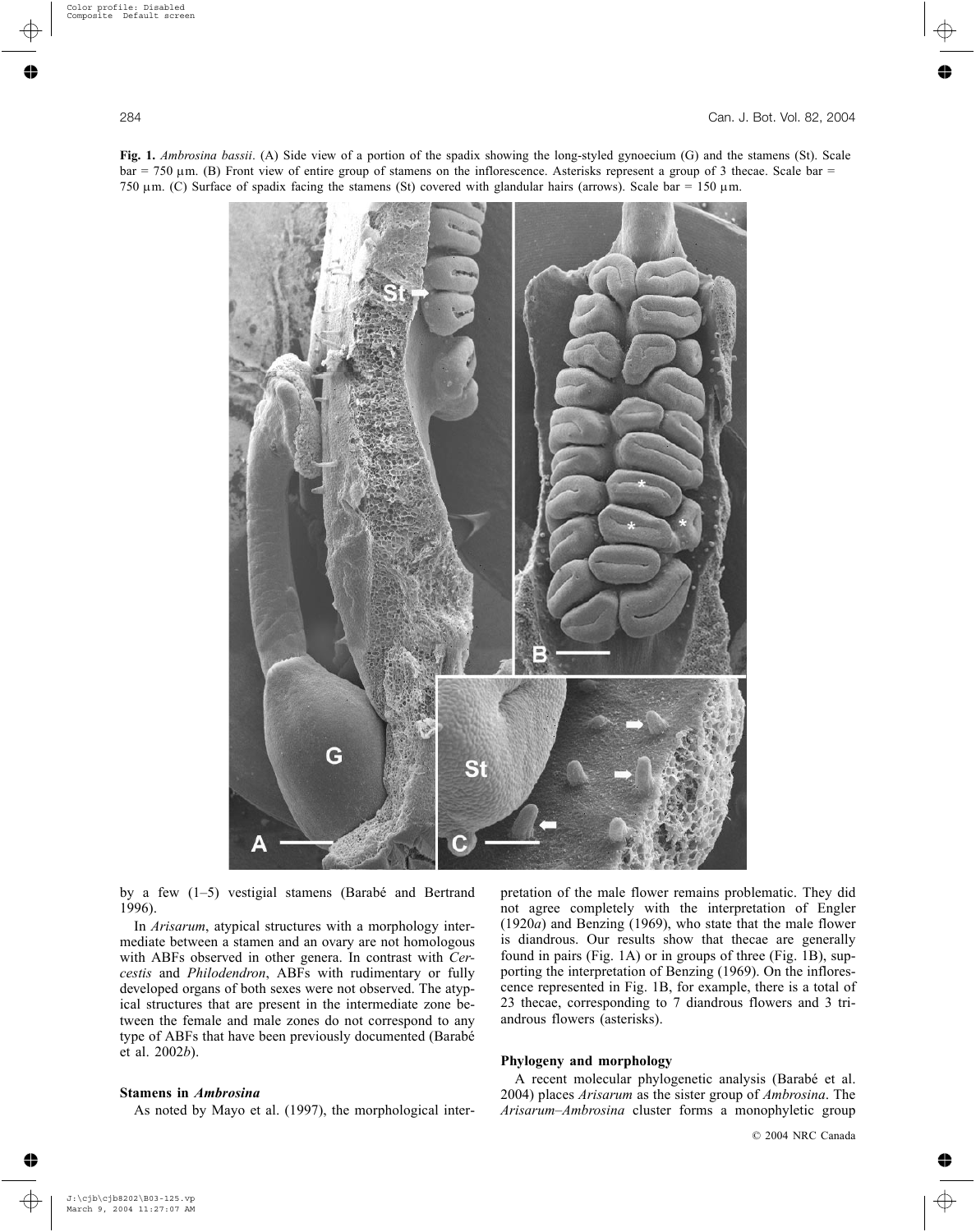

with the genus *Peltandra*. This result is in accordance with results published by French et al. (1995). The genus *Pistia* appears in another clade as the sister group of the genus *Arisaema*. This clade also includes the genera *Arum*, *Alocasia*, and *Colocasia*. In the cladogram of Mayo et al. (1997), *Ambrosina* is placed in the same cluster as *Pistia*, with *Arisarum* as sister group. The close molecular phylogenetic relationship between *Arisarum* and *Ambrosina* is supported at the morphological level by the type of pollen (ellipsoid, inaperturate, striate-reticulate) and the mode of dehiscence of the thecae (by a longitudinal slit). However, *Pistia* also has striate, inaperturate ellipsoid pollen like *Ambrosina* and *Arisarum*. The overall morphology of the spadix of *Ambrosina* is also similar to that of *Pistia* (Buscalioni and Lanza 1937). Moreover, the inflorescence of *Pistia* shares common morphological features with the group Cryptocoryninae (Engler 1920*b*; Buzgo 1994).

# **Calcium oxalate crystals**

Extracellular crystal deposition on the epidermal surface

is a characteristic feature of many lichens (Garty et al. 2002) and gymnospermous species (Oladale 1982; Fink 1991*a*). In angiosperms, this phenomenon was reported for Casuarinaceae (Berg 1994), *Dracaena* (Fink 1991*b*; Pennisi et al. 2001), *Gleditsia* (Borchett 1984), *Nymphaea* (Franceschi and Horner 1980; Kuo-Huang 1992), *Sempervivum* (Fink 1991*b*; Vladimirova 1996), and *Stelis* (Chase and Peacor 1987). However, in a recent survey (Prychid and Rudall 1999, 2000) of the distribution of calcium oxalate crystals in monocotyledons, there is no mention of extracellular crystals, although this phenomenon had been reported in *Dracaena* (Fink 1991*b*), *Nymphaea* (Franceschi and Horner 1980), and *Stelis* (Chase and Peacor 1987). This seems to indicate that the presence of extracellular crystals exudates is uncommon in monocotyledons. D'Arcy et al. (1996) reported the presence of calcium oxalate crystals (referred to as oxalate packages) mixed with pollen in some members of Araceae, such as *Anthurium*, *Calla*, and *Zantedeschia*. Recent developmental studies have shown that extracellular calcium oxalate crystals are visible on the surface of the api-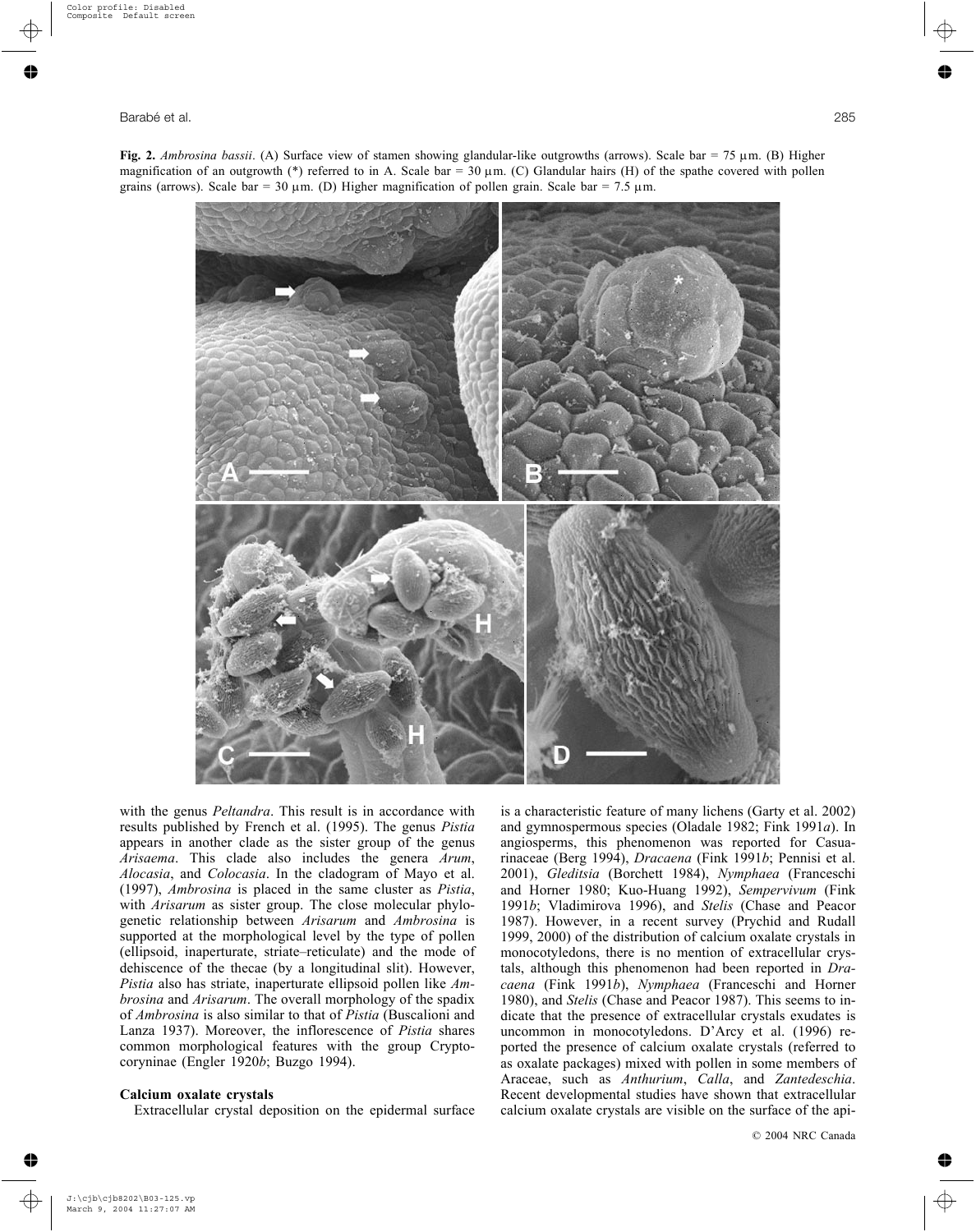



cal portion of nearly mature stamens of many species of *Philodendron*. These exudates form a subglobular mass on the surface of the epidermis (Barabé and Lacroix 2001; BarabÈ et al. 2002*b*). In *Philodendron*, the oxalate packages were not observed on the mature stamens after the opening of the spathe. However, in some species (e.g., *P. megalophyllum*) prismatic crystals and raphides are mixed with pollen at dehiscence (data not included). This indicates that oxalate crystals produced during early stages of development remain enclosed in the spathe until dehiscence. In *Schismatoglottis calyptrata*, as in *Arisarum*, the accumulation of extracellular calcium oxalate crystals occurs when the stamens are mature and the stigmatic surface is receptive

(Barabé et al. 2004). In Araceae, as with other plant species, extracellular oxalate crystals could play a biotic role in inhibiting herbivory (Franceschi and Horner 1980) or enhancing pollination (Chase and Peacor 1987; D'Arcy et al. 1996). Extracellular crystals could also be related to pollination by providing a visual signal or a scent that attracts insects (Chase and Peacor 1987; D'Arcy et al. 1996).

By using the method of  $D'$ Arcy et al. (1996) to take up pollen and associated crystals, we observed that the pollen of *Arisarum* is mixed with raphides at the time of dehiscence. However, there were no prismatic crystals mixed with the raphides on the slides we observed. This is probably due to the great variation that may occur in the quantity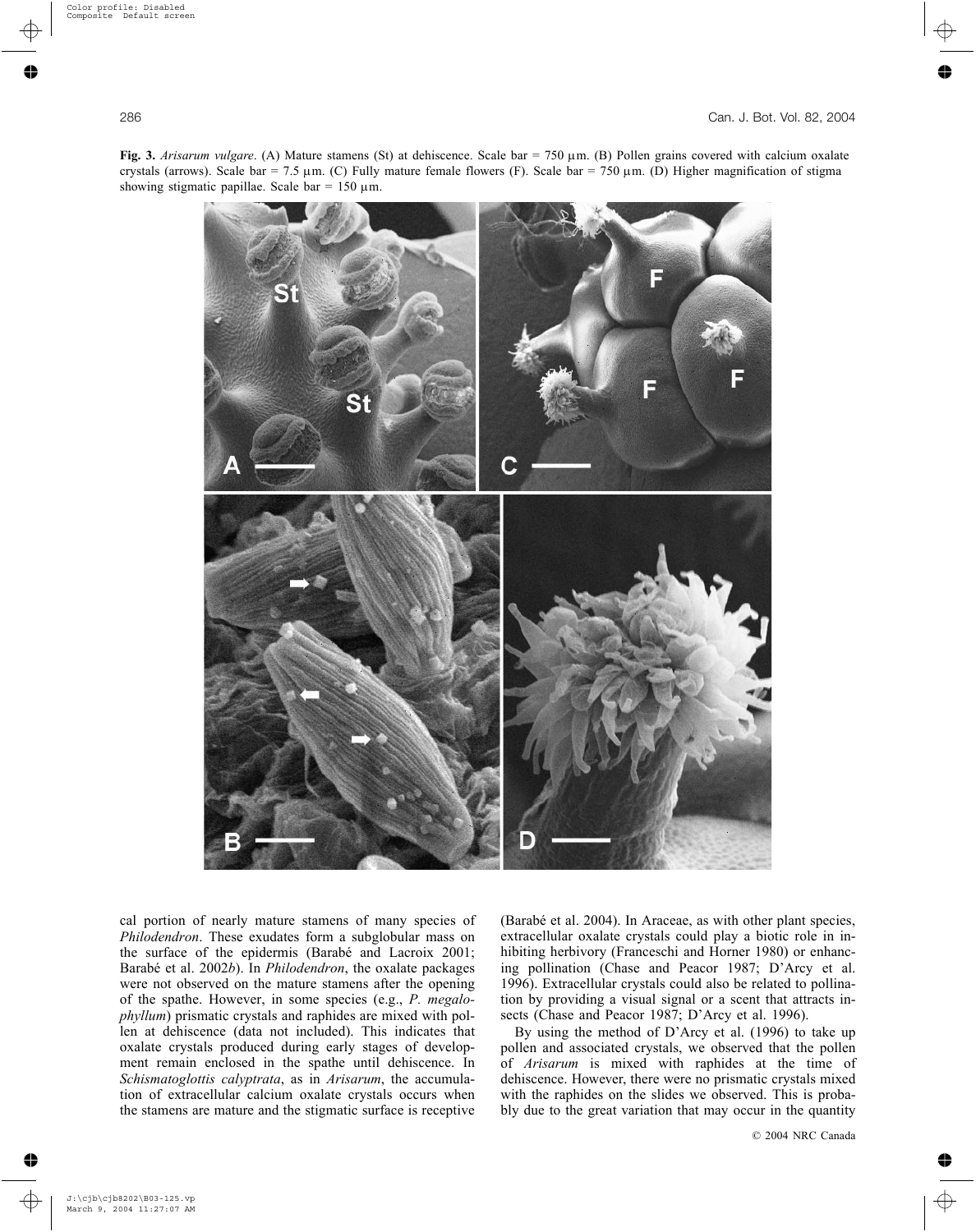**Fig. 4.** *Arisarum vulgare*. (A) Tip of spadix showing verrucose surface. Scale bar = 750 µm. (B) Smooth epidermal surface of spadix. Scale bar = 75  $\mu$ m. (C) Nearly mature basal portion of spadix showing female flowers (F) and stamens (St). Scale bar = 750  $\mu$ m. (D) Area of spadix between the female and male zones showing aberrant flower with stigmatic portion (arrow) and staminate portion (\*). Scale bar = 300  $\mu$ m. (E) Calcium oxalate crystals (arrows) on nearly mature stigma. Scale bar = 15  $\mu$ m.



of crystals liberated by an inflorescence. For example, the presence of raphides mixed with pollen range from nonexistent to abundant in *Arisarum* (data not included).

Free crystals were observed on the stigmatic surface in *Arisarum*, as in *Philodendron melinonii* (BarabÈ and Lacroix 2000) and *P. insigne* (BarabÈ et al. 2002*b*). As for the presence of oxalate crystals on stigmatic surfaces, Miaja et al.  $(1998-1999)$  reported the presence of exudates of calcium oxalate crystals on the stigmatic surface of *Vitis vinifera* L. 'Barbera'. However, they did not discuss the possible implications of this observation. It is possible that the presence of oxalate crystals on the stigma could improve the success of pollen germination (Stephenson et al. 1992). For many species, boron and calcium are also required for pollen tube growth (Richards 1986; White and Broadley 2003). Calcium, found on the surface of some pollen grains, is often required for germination and has been implicated in the successful germination of large numbers of pollen grains in instances where only a few pollen grains cannot germinate. Calcium is also involved in pectin synthesis and control of osmotic conditions (Richards 1986).

The unique morphology of the inflorescences of *Arisarum and Ambrosina* allowed us to complement the study of poorly known floral structures in the subfamily Aroideae. This study, in combination with previous work, shows that Araceae in general, and the subfamily Aroideae in particular, have a great diversity of developmental features related to floral biology and phylogeny. In that context, developmental studies remain essential to interpret overall morphology from a phylogenetic perspective.

## **Achnowledgments**

We are grateful to Paul and Jacky Quilichini for their great hospitality in Eccica during our stay in Corsica. This research was supported in part by grants from the Natural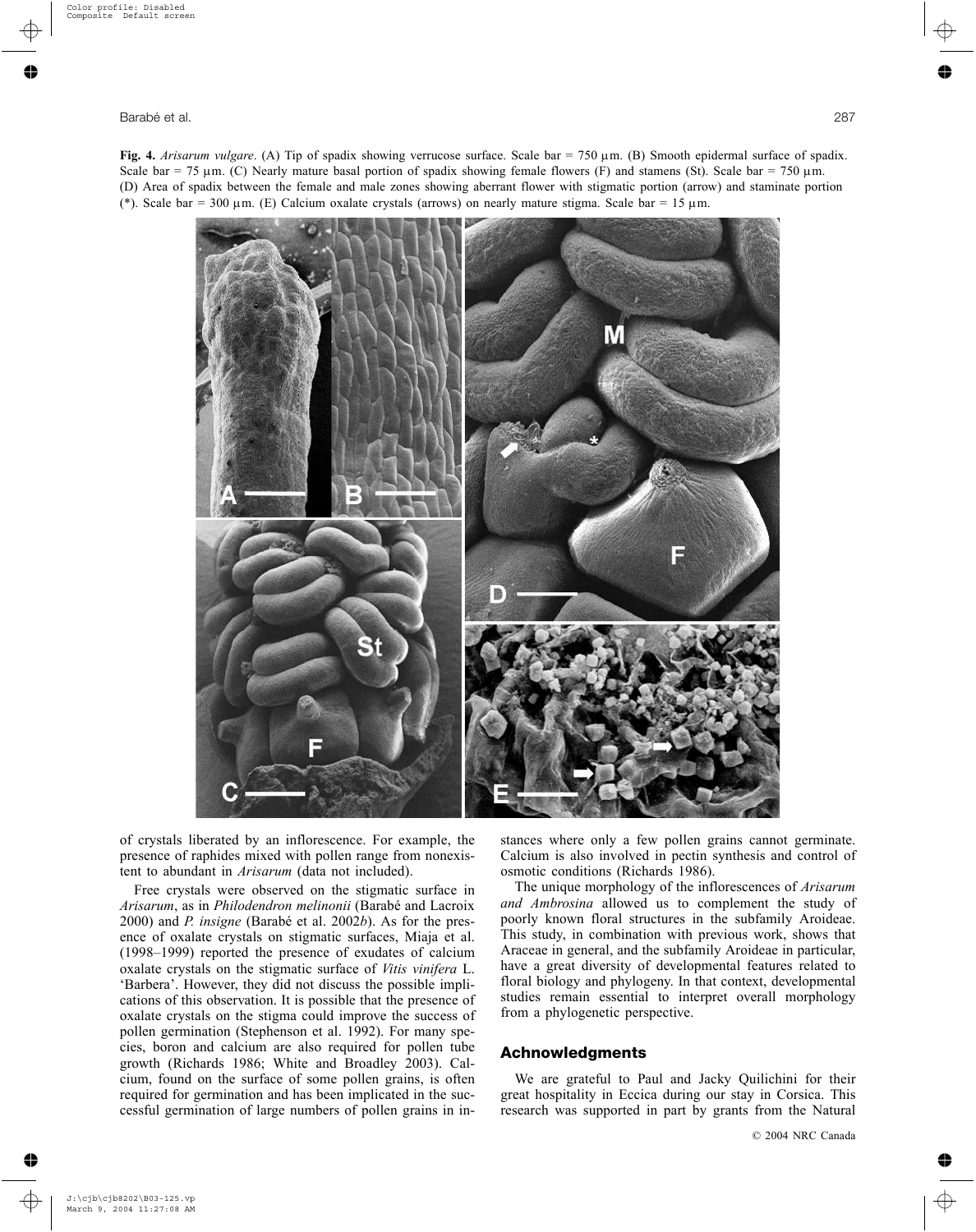Sciences and Engineering Research Council of Canada (NSERC) to D.B. (41794-98) and C.L. (121550-01).

# **References**

- Barabé, D., and Bertrand, C. 1996. Organogénie florale des genres *Culcasia* et *Cercestis* (Araceae). Can. J. Bot. 74: 898-908.
- BarabÈ, D., and Forget, S. 1988. Anatomie des fleurs fertiles et stériles de *Zamioculcas* (Araceae). Bull. Mus. Nat. Hist. Nat. Sect. B Adansonia Bot. Phytochim. **10**: 411-419.
- Barabé, D., and Lacroix, C. 1999. Homeosis, morphogenetic gradient and the determination of floral identity in the inflorescences of *Philodendron solimoesense* (Araceae). Plant Syst. Evol. **219**:  $243 - 261$
- BarabÈ, D., and Lacroix, C. 2000. Homeosis in the flower of the Araceae: the case of *Philodendron melinonii* (Araceae). Ann. Bot. (Lond.), **86**: 479-491.
- Barabé, D., and Lacroix, C. 2001. The developmental floral morphology of *Montrichardia arborescens* (Araceae) revisited. Bot. J. Linn. Soc. **135**: 413–420.
- BarabÈ, D., Lacroix, C., and Jeune, B. 2000. Development of the inflorescence and flower of *Philodendron fragrantissimum* (Araceae): a qualitative and quantitative study. Can. J. Bot. **78**: 557–576.
- Barabé, D., Lacroix, C., and Jeune, B. 2002a. Developmental morphology of normal and atypical flowers of *Philodendron insigne*  $(Araceae)$ : a new case of homeosis. Can. J. Bot.  $80$ :  $1160-1172$ .
- BarabÈ, D., Bruneau, A., Forest, F., and Lacroix, C. 2002*b*. The correlation between development of atypical bisexual flowers and phylogeny in the Aroideae (Araceae). Plant Syst. Evol. **232**:  $1 - 19$ .
- Barabé, D., Lacroix, C., and Gibernau, M. 2003. Development of the flower and inflorescence of *Arum italicum* (Araceae). Can. J. Bot. 81: 622-632.
- BarabÈ, D., Lacroix, C., Bruneau, A., Archambault, A., and Gibernau, M. 2004. Floral development and phylogenetic position of *Schismatoglottis* (Araceae). Int. J. Plant. Sci. **165**. In press.
- Barahona Carvajal, M.E. 1977. Estudio morfologico comparativo de las inflorescencias de dos especies de Araceae: *Anthurium denudatum* Engler y *Philodendron radiatum* Schott. Rev. Biol. Trop. 25: 301-333. [In Spanish.]
- Benzing, L. 1969. Beitrag zur Klärung der Verwandtschaftsverhältnisse der Tribus Areae (Aroideae-Araceae) auf vergleichend-blütenmorphologischer Grundlage. Mainz. Ph.D. thesis, University Mainz, Germany. [In German.]
- Berg, R.H. 1994. A calcium oxalate-secreting tissue in branchlets of the Casuarinaceae. Protoplasma, 183: 29-36.
- Borchet, R. 1984. Functional anatomy of the calcium-excreting system of *Gleditsia tricanthos* L. Bot. Gaz. 145: 474-482.
- Boubes, C., and Barabé, D. 1996. Développement des inflorescences et des fleurs du *Philodendron acutatum* (Araceae). Can. J. Bot. 74: 909-918.
- Buscalioni, L., and Lanza, D. 1937. La basi morfologiche, anatomiche e teratologiche della nuova famiglia delle Pistaceae (Buscalioni e Lanza) rappresentata dei due generi *Pistia* ed *Ambrosinia*. Malpighia, 34: 103-180. [In Italian.]
- Buzgó, M. 1994. Inflorescence development of *Pistia stratiotes* (Araceae). Bot. Jahrb. **115**: 557–570.
- Buzgó, M. 2001. Flower structure and development of Araceae compared with alismatids and Acoraceae. Bot. J. Linn. Soc. **136**: 393-425.
- Carvell, W.N. 1989. Floral anatomy of the *Pothoideae* and *Monsteroideae* (Araceae). Ph.D. thesis, Department of Botany, Miami University, Oxford, Ohio.
- Chase, M.W., and Peacor, D.R. 1987. Crystals of calcium oxalate hydrate on the perianth of *Stelis* SW. Lindleyana, 2: 91-94.
- D'Arcy, W.G., Keating, R.C., and Buchmann, S.L. 1996. The calcium oxalate package or so-called resorption tissue in some angiosperm anthers. *In* The anther: form, function and phylogeny. *Edited by* W.G. D'Arcy and R.C. Keating. Cambridge University Press, Cambridge. pp. 159–190.
- Eckardt, T. 1937. Untersuchungen über Morphologie, Entwicklungsgeschichte und systematische Bedeutung des pseudomonomeren Gynoeceums. Nova Acta Leopoldina, 5: 3–112. [In German.]
- Engler, A. 1920*a*. Araceae, Pars Generalis. *In* Das Pflanzenreich IV.23. *Edited by* A. Engler. Engelmann, Leipzig. pp. 1–71. [In German.]
- Engler, A. 1920*b*. Araceae-Aroideae, Araceae-Pistioideae. *In* Das Planzenreich. Regni vegetabilis conspectus. IV.23F. *Edited by* A. Engler. Engelmann, Leipzig. pp.1-274. [In German.]
- Engler, A., and Krause, K. 1912. Araceae-Philodendroideae-Philodendreae. *In* Das Planzenreich. Regni vegetabilis conspectus. IV. 23Da. Heft 55. *Edited by* A. Engler. Engelmann, Leipzig. pp.1-134. [In German.]
- Eyde, R.H., Nicolson, D.H., and Sherwin, P. 1967. A survey of floral anatomy in Araceae. Am. J. Bot. 54: 478–479.
- Fink, S. 1991*a*. Comparative microscopical studies on the patterns of calcium oxalate distribution in the needles of various conifer species. Bot. Acta, 104: 306-315.
- Fink, S. 1991*b*. The morphological distribution of bound calcium in needles of Norway spruce [*Picea abies* (L.) Karst.]. New Phytol. **119**: 33-40.
- Franceschi, V.R., and Horner, H.T. 1980. Calcium oxalate crystals in plants. Bot. Rev. 46: 361-427.
- French, J.C. 1985. Patterns of endothecial wall thickenings in Araceae: subfamilies *Pothoideae* and *Monsteroideae*. Am. J. Bot. **72**: 472-486.
- French, J.C. 1986. Ovular vasculature of Araceae. Bot. Gaz. **147**: 478-495.
- French, J.C., Chung, M.G., and Hur, Y.K. 1995. Chloroplast DNA phylogeny of the Ariflorae. *In* Monocotyledons: systematics and evolution. Vol. I. *Edited by* P.J. Rudall, P.J. Cribb, D.F. Cutler, and C.J. Humphries. Royal Botanic Gardens, Kew. pp. 255–275.
- Garty, J., Kunin, P., Delarea, J., and Weiner, S. 2002. Calcium oxalate and sulphate-containing structures on the thallial surface of the lichen *Ramalia lacera*: response to polluated air and simulated acid rain. Plant Cell Environ. 25: 1591-1604.
- Guédès, M. 1979. Morphology of seed-plants. J. Cramer, Vaduz.
- Hotta, M. 1971. Study of the family Araceae: general remarks. Jpn. J. Bot. 20: 269-310.
- Killian, C. 1929. Développement et biologie de l'Ambrosinia *Bassii* L. 1ère partie. Bull. Soc. Hist. Nat. Afr. Nord, 20: 257-278.
- Killian, C. 1933. Développement, biologie et répartition de l'Am*brosinia Bassii* L. 2<sup>e</sup> partie. Bull. Soc. Hist. Nat. Afr. Nord, **24**: 259-294.
- Kuo-Huang, L. 1992. Ultrastructural study on the development of crystal-forming sclereids in *Nymphaea tetragona*. Taiwania, **37**: 104–113.
- Mayo, S.J. 1986. Systematics of *Philodendron* Schott (Araceae) with special reference to inflorescence characters. Ph.D. thesis, Department of Botany, University of Reading, U.K.
- Mayo, S.J. 1989. Observations of gynoecial structure in *Philoden*dron (Araceae). Bot. J. Linn. Soc. 100: 139-172.